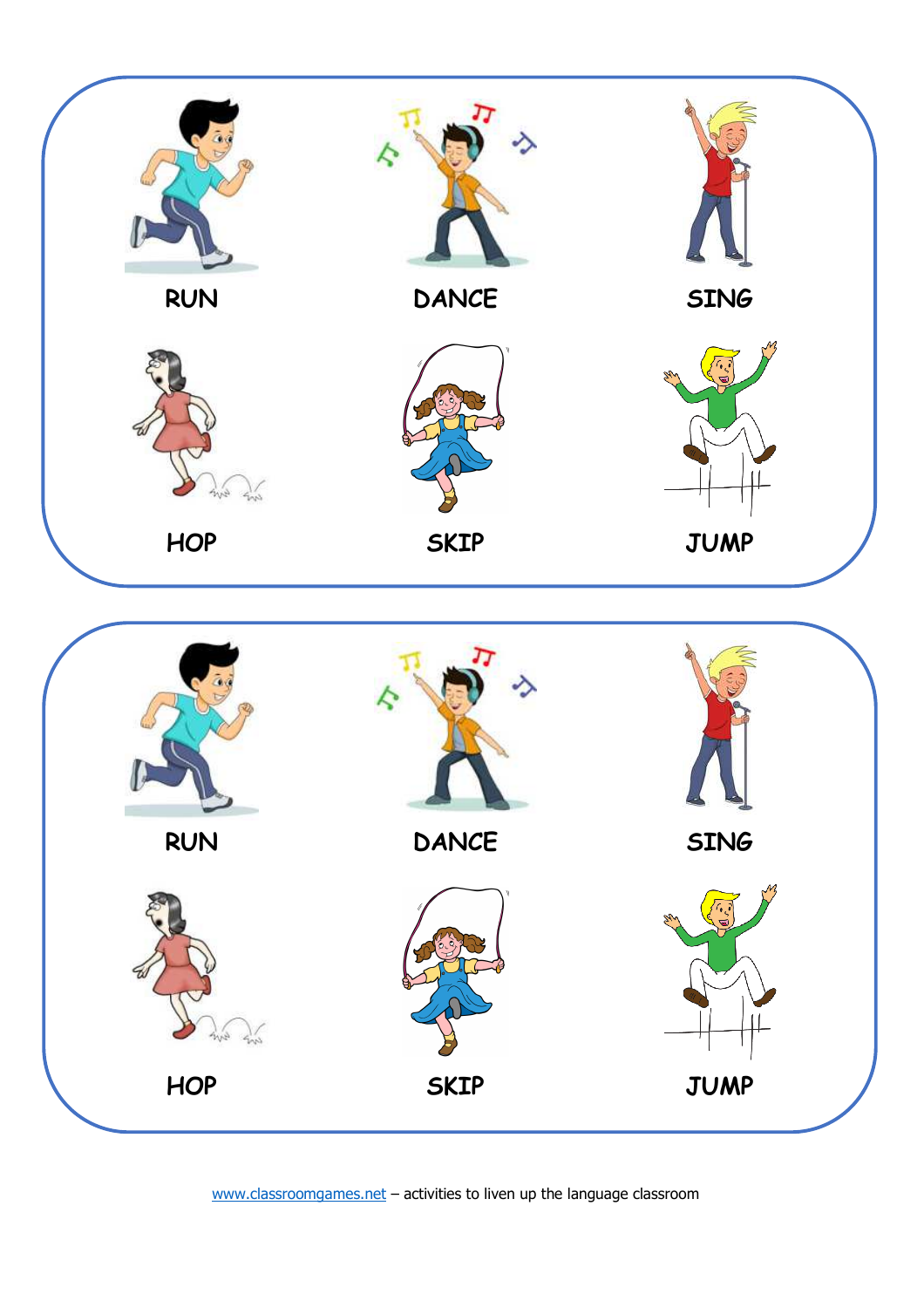

www.classroomgames.net – activities to liven up the language classroom